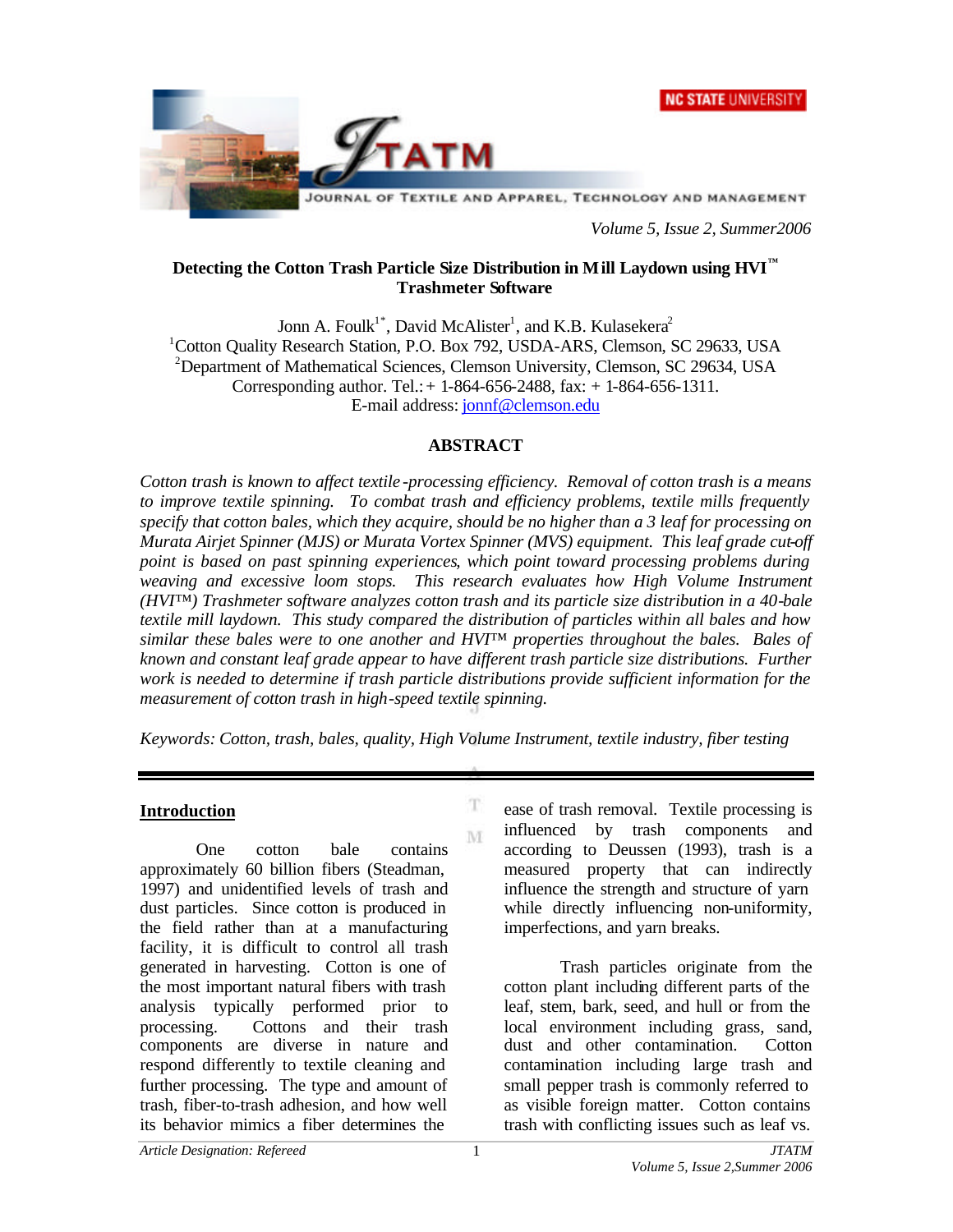seed coat, size vs. type, and size vs. distribution. These issues are confounded because trash particles can be difficult to locate, measure, and describe since trash arises from many components and can be irregularly sized, erratically positioned, partly covered by cotton fibers, or light colored in nature. Individuals commonly refer to pepper trash as having a size from 254-1016 µm (0.01 to 0.04 in) (Baker et al., 1992). Mean particle size of trash in normal stock-in process is 240 µm (0.009 in) (Williams, 1988). The International Textile Manufacturers Federation (ITMF) further define dust and trash so that respirable dust falls between  $0-15 \mu m$  (0-0.0006 in), microdust 15-50  $\mu$ m (0.0006-0.002 in), dust <500  $\mu$ m (<0.02 in), and trash >500  $\mu$ m (>0.02 in) (Furter and Schneiter, 1993). The size and size distribution of trash particles are of obvious interest to their impact on spinning.

Standardized testing was developed for cotton trash measurement because trash affects further processing and utilization. Historically, cotton fiber measurements were first performed by humans specially trained to differentiate fibers based on their length, strength, fineness, color, and trash (Shofner and Shofner, 2000). Today, the United States Department of Agriculture (USDA) Agricultural Marketing Service (AMS) classes and grades cotton for a small fee (Agricultural Marketing Service, 1993). These cotton fiber measurements have progressed from a subjective human classer to the objective High Volume Instrument (HVI™). The cotton trash measurement (percentage of surface area) of non-lint materials is obtained using a scanning video camera mounted within the HVI™. This percentage of non-lint surface area is correlated to the classer's leaf grade (1 through 7 and a 'below grade'), which is a visual estimate of cotton plant leaf particles in cotton.

The HVI™ provides a rapid trash measurement at a low cost using a video camera at one set of conditions. Recent HVI™ software developments are able to rapidly quantify cotton trash and provide a particle frequency distribution (Ghorashi, 2000). As processing speeds increase, continued improvements in measuring cotton are desirable. Improvements are required given that trash levels are the  $4<sup>th</sup>$ most important property for rotor spinning (behind strength, fineness, and length) and the  $2<sup>nd</sup>$  most important property (following length) for air jet spinning (Deussen, 1993). New techniques or instruments are necessary to provide rapid, consistent, quantitative, and additional fiber property results with confirmed reliability. The goal is to understand and determine the extent of fiber contamination.

### Materials and Methods

### **Cotton**

J

T A

T. M

Sample bales in this 40 bale laydown were all harvested, ginned, and baled by commercial methods and selected by a local textile mill because of their narrow range of leaf grade officially determined by USDA AMS. To combat trash and efficiency problems, textile mills often specify cotton bales that they purchase should be no higher than a 3 leaf for processing on a Murata Airjet Spinner (MJS) or Murata Vortex Spinner (MVS) (Murata Machinery USA, Inc., Charlotte, NC). This is based on past efforts where textile mills often experience processing problems during weaving with excessive loom stops. Fiber properties (see Table 1 for official classification) used for selection of all cotton bales were determined by HVI™. The HVI™ allows cotton fibers to be tested for length, strength, fineness, color and trash according to established standards (ASTM, 1993).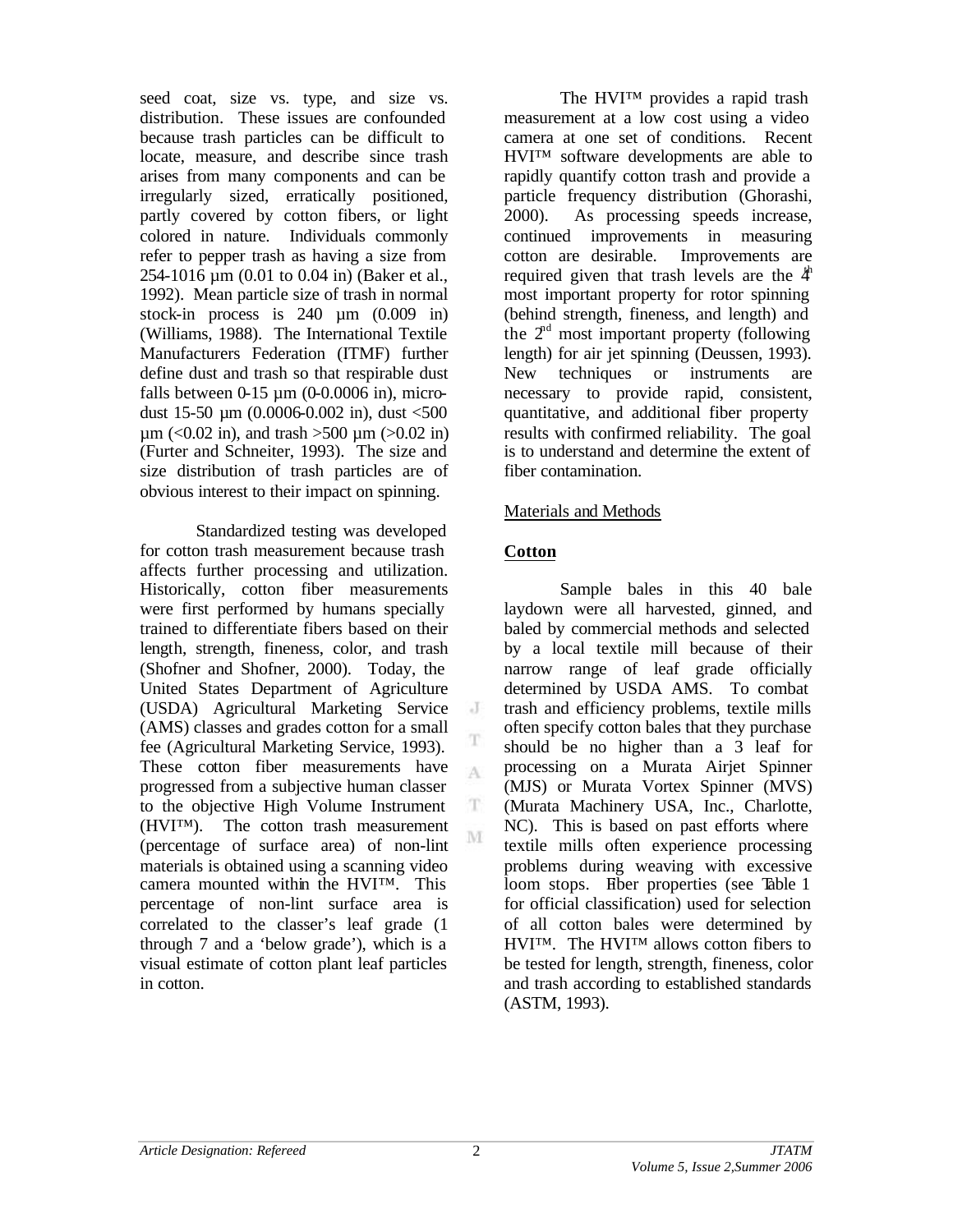|                |     |               | OTTICIAI CONON DAIC CHASSITICANON GANA |                |       |            |        |                         |                 |                |
|----------------|-----|---------------|----------------------------------------|----------------|-------|------------|--------|-------------------------|-----------------|----------------|
| Bale           | Mic | Strength      | Reflectance                            | Yellowness     | Trash | <b>UHM</b> | UF     | Leaf                    | Grade           | Quad           |
|                |     |               |                                        |                |       |            |        |                         | color           | color          |
|                |     | $(g$ /tex $)$ | (Rd)                                   | $(+b)$         | (% )  | (in)       | (% )   |                         |                 |                |
| $\mathbf 1$    | 4.0 | 29.7          | 76                                     | 8.5            | 0.3   | 1.12       | 82     | $\overline{3}$          | $\overline{31}$ | $\overline{2}$ |
| $\overline{c}$ | 4.6 | 34.5          | 77                                     | 7.1            | 0.4   | 1.14       | 83     | 3                       | 41              | $\,1\,$        |
| 3              | 4.6 | 34.6          | 74                                     | 8.2            | 0.3   | 1.14       | 82     | $\overline{\mathbf{3}}$ | 41              | $\,1\,$        |
| $\overline{4}$ | 3.9 | 29.1          | 74                                     | 8.2            | 0.4   | 1.12       | 82     | $\overline{\mathbf{3}}$ | 41              | $\,1\,$        |
| 5              | 4.4 | 30.2          | 76                                     | 8.6            | 0.2   | 1.12       | 83     | 3                       | 31              | $\frac{2}{2}$  |
| 6              | 4.0 | 31.2          | 76                                     | 6.5            | 0.3   | 1.18       | 81     | $\overline{\mathbf{3}}$ | 41              |                |
| $\overline{7}$ | 4.1 | 29.9          | 77                                     | 8.9            | 0.4   | 1.13       | 83     | $\overline{\mathbf{3}}$ | 31              | $\,1\,$        |
| 8              | 4.6 | 34.8          | 76                                     | 7.4            | 0.4   | 1.14       | 83     | $\overline{\mathbf{3}}$ | $41\,$          | $\,1\,$        |
| 9              | 4.3 | 31.0          | 76                                     | 8.6            | 0.3   | 1.13       | 83     | $\overline{\mathbf{3}}$ | 31              | $\overline{c}$ |
| 10             | 4.4 | 30.8          | 75                                     | 8.3            | 0.4   | 1.12       | 83     | $\overline{\mathbf{3}}$ | 41              | $\,1\,$        |
| 11             | 4.0 | 31.1          | 76                                     | 8.9            | 0.3   | 1.12       | 82     | $\overline{\mathbf{3}}$ | 31              | $\overline{3}$ |
| 12             | 4.2 | 29.9          | 77                                     | 7.6            | 0.3   | 1.15       | 83     | $\mathfrak{Z}$          | 41              | $\,1\,$        |
| 13             | 4.5 | 30.3          | 76                                     | 6.8            | 0.2   | 1.12       | 82     | $\overline{\mathbf{3}}$ | 41              | $\,1\,$        |
| 14             | 4.9 | 30.0          | 78                                     | 7.6            | 0.3   | $1.12\,$   | 81     | $\overline{\mathbf{3}}$ | 31              | $\overline{c}$ |
| 15             | 4.6 | 34.7          | 75                                     | 7.4            | 0.5   | 1.15       | 83     | $\overline{\mathbf{3}}$ | 41              | $\mathbf 1$    |
| 16             | 4.0 | 29.8          | 76                                     | 8.0            | 0.4   | 1.13       | 82     | 3                       | 41              | $\,1\,$        |
| 17             | 4.2 | 30.5          | 76                                     | 8.7            | 0.4   | 1.15       | 82     | $\overline{\mathbf{3}}$ | 31              | $\frac{2}{2}$  |
| 18             | 4.6 | 32.0          | 77                                     | 7.8            | 0.3   | 1.13       | 81     | $\overline{\mathbf{3}}$ | 31              |                |
| 19             | 4.9 | 30.2          | 77                                     | 7.7            | 0.2   | 1.13       | $81\,$ | $\overline{\mathbf{3}}$ | 31              | $\overline{c}$ |
| $20\,$         | 3.8 | 30.0          | 75                                     | 8.6            | 0.4   | 1.14       | 84     | $\overline{\mathbf{3}}$ | 31              | $\overline{4}$ |
| 21             | 4.0 | 31.0          | 76                                     | 6.1            | 0.3   | 1.15       | 82     | $\overline{\mathbf{3}}$ | 41              | $\overline{c}$ |
| 22             | 4.1 | 30.6          | 75                                     | 8.7            | 0.3   | 1.14       | 83     | $\overline{3}$          | 31              | $\overline{4}$ |
| 23             | 4.6 | 34.8          | 76                                     | 7.6            | 0.4   | 1.14       | 83     | $\mathfrak{Z}$          | 41              | $\,1\,$        |
| 24             | 4.1 | 29.8          | 76                                     | 8.6            | 0.2   | 1.12       | 82     | $\overline{\mathbf{3}}$ | 31              | $\overline{c}$ |
| 25             | 4.3 | 30.3          | 74                                     | 8.1            | 0.4   | 1.13       | 84     | $\overline{3}$          | 41              | $\,1$          |
| 26             | 4.0 | 29.9          | 75                                     | 8.1            | 0.5   | 1.13       | 82     | $\overline{\mathbf{3}}$ | 41              | $\,1\,$        |
| 27             | 4.2 | 30.0          | 75                                     | 9.2            | 0.5   | 1.14       | 83     | $\overline{\mathbf{3}}$ | 31              | 3              |
| 28             | 4.5 | 31.8          | 74                                     | 8.0            | 0.2   | 1.13       | 83     | $\overline{\mathbf{3}}$ | 41              | $\,1\,$        |
| 29             | 4.8 | 30.9          | 77                                     | 7.7            | 0.2   | 1.12       | 82     | $\overline{\mathbf{3}}$ | 31              | $\overline{c}$ |
| 30             | 3.8 | 31.5          | 75                                     | 6.3            | 0.3   | 1.14       | 82     | $\overline{\mathbf{3}}$ | 41              | $\overline{c}$ |
| 31             | 3.8 | 29.6          | 77                                     | 8.5            | 0.3   | 1.14       | 83     | $\overline{\mathbf{3}}$ | 31              | $\,1\,$        |
| 32             | 4.6 | 35.0          | 76                                     | 7.3            | 0.4   | 1.15       | 83     | $\overline{\mathbf{3}}$ | 41              | $\,1\,$        |
| 33             | 4.6 | 34.8          | 76                                     | $^{7.4}_{8.9}$ | 0.5   | 1.14       | 83     | $\overline{\mathbf{3}}$ | 41              | $\,1\,$        |
| 34             | 4.2 | 29.9          | 76                                     |                | 0.3   | 1.12       | 83     | 3                       | 31              | $\overline{3}$ |
| 35             | 4.4 | 30.0          | 75                                     | 8.6            | 0.3   | 1.12       | 82     | $\overline{\mathbf{3}}$ | 31              | $\overline{4}$ |
| 36             | 3.8 | 32.5          | 75                                     | 6.2            | 0.3   | $1.17\,$   | 83     | $\overline{\mathbf{3}}$ | 41              | $\overline{c}$ |
| 37             | 4.1 | 30.7          | 77                                     | 8.6            | 0.3   | 1.13       | 83     | $\overline{\mathbf{3}}$ | 31              | $\,1\,$        |
| 38             | 4.4 | 31.0          | 76                                     | 8.2            | 0.2   | $1.12\,$   | 83     | 3                       | 31              | $\overline{c}$ |
| 39             | 4.7 | 29.5          | 77                                     | 6.4            | 0.3   | 1.16       | 82     | $\overline{\mathbf{3}}$ | 41              | $\,1\,$        |
| 40             | 3.7 | 30.3          | 75                                     | 8.0            | 0.4   | 1.13       | 82     | 3                       | 41              | $\mathbf 1$    |

Table 1. Official cotton bale classification data\*

\* USDA, ARS, AMS, Memphis, TN.

### **Cotton testing**

To evaluate the new and improved HVI™ Trashmeter, cotton quality trash measurements were performed on a HVI<sup>™</sup> 900A (Uster Technologies, Knoxville, TN) by the Testing Laboratory at Cotton Quality Research Station (CQRS). The viewing area

of the HVI<sup>TM</sup> is 58 cm<sup>2</sup> (9 in<sup>2</sup>) with 6.45 cm<sup>2</sup>  $(1 \text{ in}^2)$  approximately equal to 14,363 pixels. The HVI™ Trashmeter camera has a sensing array of 510 by 480 pixels with a resolution of 484 by 464 pixels with every other line used. The Trashmeter ignores trash particles less than 2 pixels in area for noise reduction with the software calculating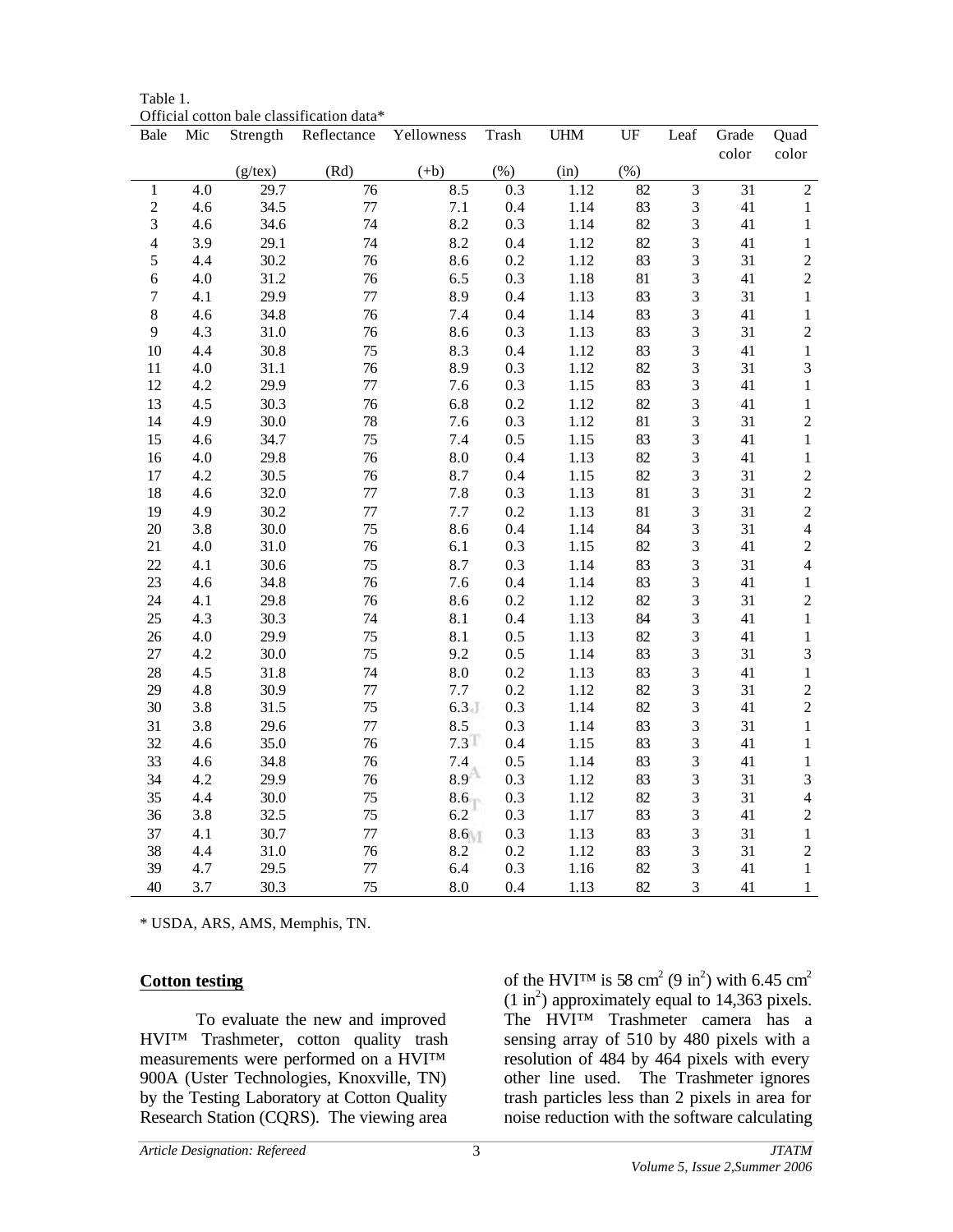the total trash, percent of viewed area, and trash particle distribution. The smallest viewable trash accepted by this software is  $0.033$  cm  $(0.013$  in). The Trashmeter allows cotton to be evaluated for the number of trash particles per various trash size categories, distribution of trash particles, average particle size, and sum of trash particles. Fiber properties (see Tables 2 - 4

for USDA, ARS, CQRS HVI™ results) for all cotton bales were determined by HVI™. It should be noted that official classification was made by the classer while CQRS HVI™ leaf grade was performed using a proprietary Uster Technologies algorithm. Trash particle size distributions were obtained for all cotton samples.

Table 2.

|                | HVITM cotton bale classification data at time zero* |            |             |                 |       |            |        |                         |                 |                          |
|----------------|-----------------------------------------------------|------------|-------------|-----------------|-------|------------|--------|-------------------------|-----------------|--------------------------|
| Bale           | Mic                                                 | Strength   | Reflectance | Yellowness      | Trash | <b>UHM</b> | UF     | Leaf                    | Grade           | Quad                     |
|                |                                                     |            |             |                 |       |            |        |                         | color           | color                    |
|                |                                                     | $(g$ /tex) | (Rd)        | $(+b)$          | (% )  | (in)       | $(\%)$ |                         |                 |                          |
| $\mathbf{1}$   | 3.92                                                | 26.4       | 75.8        | 8.9             | 0.49  | 1.119      | 82.2   | 3                       | $\overline{31}$ | $\overline{\mathbf{3}}$  |
| $\overline{c}$ | 4.52                                                | 32.8       | 75.2        | $\!\!\!\!\!8.0$ | 0.25  | 1.139      | 82.9   | $\overline{c}$          | 41              | $\,1\,$                  |
| 3              | 4.65                                                | 32.7       | 76.1        | 8.7             | 0.55  | 1.142      | 82.5   | 3                       | 31              | $\sqrt{2}$               |
| $\overline{4}$ | 4.59                                                | 31.8       | 76.6        | 7.7             | 0.34  | 1.139      | 82.1   | 3                       | 41              | $\,1\,$                  |
| $\sqrt{5}$     | 4.41                                                | 28.5       | 75.0        | 8.9             | 0.34  | 1.098      | 83.2   | 3                       | 31              | $\overline{\mathcal{L}}$ |
| 6              | 3.90                                                | 32.6       | 74.5        | 6.6             | 0.37  | 1.178      | 83.0   | 3                       | 41              | $\sqrt{2}$               |
| $\overline{7}$ | 4.17                                                | 28.8       | 75.3        | 8.9             | 0.31  | 1.130      | 82.8   | 3                       | 31              | $\overline{4}$           |
| $\,8\,$        | 4.58                                                | 32.7       | 73.5        | 8.0             | 0.49  | 1.130      | 82.4   | 3                       | 41              | $\,1$                    |
| $\mathbf{9}$   | 4.31                                                | 29.5       | 74.7        | 8.4             | 0.57  | 1.145      | 83.3   | 3                       | 41              | $\mathbf{1}$             |
| 10             | 4.51                                                | 32.4       | 74.3        | 7.8             | 0.46  | 1.140      | 83.3   | 3                       | 41              | $\,1$                    |
| 11             | 4.65                                                | 28.5       | 75.5        | 9.1             | 0.31  | 1.106      | 84.1   | 3                       | 31              | 3                        |
| 12             | 4.82                                                | 30.2       | 76.6        | 8.3             | 0.25  | 1.130      | 81.4   | $\overline{c}$          | 31              | $\overline{c}$           |
| 13             | 4.34                                                | 26.2       | 74.5        | 6.8             | 0.21  | 1.082      | 81.8   | $\overline{c}$          | 41              | $\overline{c}$           |
| 14             | 4.57                                                | 34.9       | 74.1        | 7.4             | 0.52  | 1.144      | 84.0   | 3                       | 41              | $\overline{c}$           |
| 15             | 3.97                                                | 27.8       | 74.0        | 8.4             | 0.33  | 1.116      | 82.0   | 3                       | 41              | $\,1$                    |
| 16             | 3.77                                                | 28.6       | 72.7        | 8.6             | 0.34  | 1.131      | 81.1   | 3                       | 41              | 3                        |
| 17             | 4.19                                                | 29.8       | 74.6        | 8.9             | 0.34  | 1.134      | 83.5   | 3                       | 31              | $\overline{4}$           |
| 18             | 4.22                                                | 30.9       | 74.8        | 9.1             | 0.50  | 1.130      | 83.6   | 3                       | 31              | $\overline{\mathcal{L}}$ |
| 19             | 4.01                                                | 32.0       | 75.3        | 6.2             | 0.37  | 1.159      | 81.8   | 3                       | 41              | $\overline{c}$           |
| 20             | 4.48                                                | 28.7       | 74.4        | 9.0             | 0.28  | 1.142      | 83.2   | 3                       | 31              | $\overline{4}$           |
| 21             | 4.11                                                | 28.3       | 75.3        | 8.7             | 0.30  | 1.108      | 82.2   | 3                       | 31              | $\overline{\mathcal{L}}$ |
| 22             | 4.52                                                | 33.4       | 74.0        | 8.0             | 0.46  | 1.144      | 83.9   | $\overline{\mathbf{3}}$ | 41              | $\,1$                    |
| 23             | 4.49                                                | 28.8       | 75.0        | 8.2             | 0.37  | 1.135      | 83.9   | 3                       | 41              | $\mathbf{1}$             |
| 24             | 4.14                                                | 28.9       | 75.4        | 8.9             | 0.33  | 1.115      | 82.7   | 3                       | 31              | $\overline{\mathcal{L}}$ |
| 25             | 3.98                                                | 28.0       | 73.4        | 8.5             | 0.56  | 1.125      | 81.6   | 3                       | 41              | 3                        |
| 26             | 4.27                                                | 29.0       | 74.9        | 9.4             | 0.31  | 1.133      | 83.1   | 3                       | 31              | 3                        |
| 27             | 4.76                                                | 33.0       | 76.1        | 7.6             | 0.23  | 1.124      | 81.8   | 3                       | 41              | $\,1$                    |
| 28             | 4.86                                                | 30.5       | 75.5        | 8.3             | 0.33  | 1.120      | 81.4   | 3                       | 31              | $\overline{c}$           |
| 29             | 3.92                                                | 31.1       | 75.2        | 6.8             | 0.37  | 1.158      | 82.8   | 3                       | 41              | $\overline{c}$           |
| 30             | 4.53                                                | 34.2       | 74.8        | 7.6             | 0.62  | 1.146      | 83.3   | 3                       | 41              | $\,1$                    |
| 31             | 3.99                                                | 28.3       | 76.8        | 8.9             | 0.34  | 1.134      | 83.3   | 3                       | 31              | $\,1$                    |
| 32             | 4.52                                                | 33.1       | 74.0        | 8.0             | 0.51  | 1.156      | 83.8   | 3                       | 41              | $\,1$                    |
| 33             | 4.58                                                | 33.0       | 73.6        | 8.1             | 0.46  | 1.145      | 83.3   | 3                       | 41              | $\,1$                    |
| 34             | 4.26                                                | 28.3       | 74.4        | 9.4             | 0.33  | 1.109      | 82.9   | 3                       | 32              | $\overline{c}$           |
| 35             | 4.45                                                | 29.0       | 74.7        | 8.9             | 0.43  | 1.143      | 84.4   | 3                       | 31              | $\overline{4}$           |
| 36             | 3.85                                                | 33.4       | 74.5        | 6.2             | 0.38  | 1.197      | 83.5   | 3                       | 41              | $\overline{c}$           |
| 37             | 4.01                                                | 29.5       | 75.6        | 8.6             | 0.38  | 1.140      | 84.3   | 3                       | 31              | $\overline{c}$           |
| 38             | 4.44                                                | 28.6       | 76.2        | 8.5             | 0.20  | 1.094      | 82.5   | $\overline{c}$          | 31              | $\sqrt{2}$               |
| 39             | 4.63                                                | 27.2       | 77.0        | 6.8             | 0.47  | 1.133      | 82.7   | 3                       | 41              | $\,1$                    |
| 40             | 3.66                                                | 28.9       | 73.0        | 8.4             | 0.37  | 1.136      | 82.5   | 3                       | 41              | 3                        |
|                |                                                     |            |             |                 |       |            |        |                         |                 |                          |

\* USDA, ARS, CQRS, Clemson, SC.

*Article Designation: Refereed JTATM*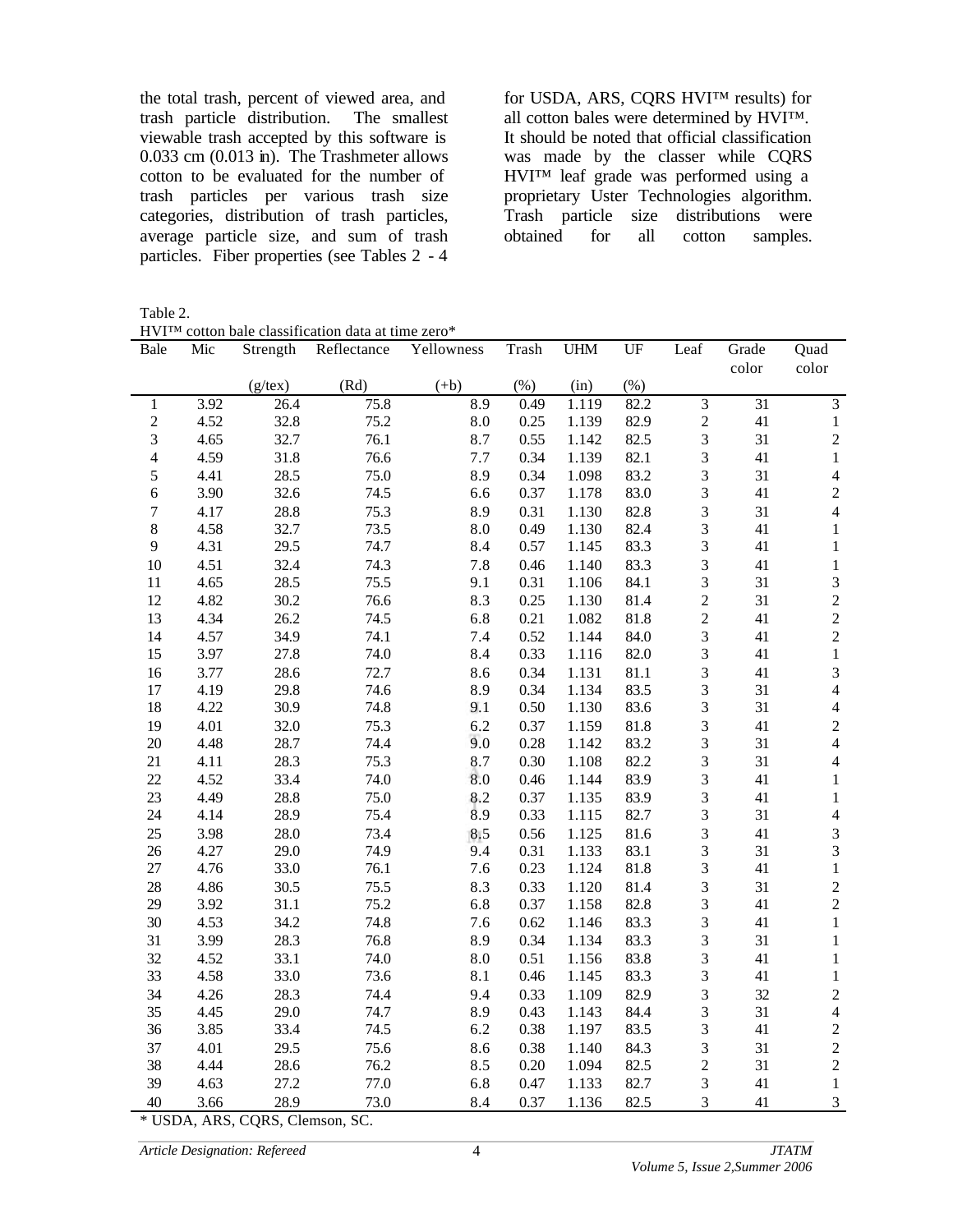| Bale             | Mic  | Strength | $\alpha$ and $\alpha$ chassification data after $\alpha$ in<br>Reflectance | Yellowness | Trash    | $\ensuremath{\mathrm{UHM}}$ | UF     | Leaf           | Grade<br>color | Quad<br>color               |
|------------------|------|----------|----------------------------------------------------------------------------|------------|----------|-----------------------------|--------|----------------|----------------|-----------------------------|
|                  |      | (g/tex)  | (Rd)                                                                       | $(+b)$     | (% )     | (in)                        | $(\%)$ |                |                |                             |
| $\mathbf 1$      | 3.96 | 25.8     | 74.9                                                                       | 8.7        | 0.56     | 1.109                       | 81.6   | 3              | 31             | $\overline{4}$              |
| $\sqrt{2}$       | 4.58 | 33.4     | 74.0                                                                       | 8.0        | 0.46     | 1.166                       | 82.9   | $\mathfrak{Z}$ | 41             | $\mathbf{1}$                |
| $\mathfrak{Z}$   | 4.51 | 29.5     | 75.7                                                                       | 9.1        | 0.56     | 1.163                       | 83.1   | 3              | 31             | $\mathfrak{Z}$              |
| $\overline{4}$   | 3.74 | 28.4     | 72.7                                                                       | 8.8        | 0.46     | 1.137                       | 81.9   | 3              | 41             | $\mathfrak{Z}$              |
| $\mathfrak s$    | 4.43 | 28.3     | 74.5                                                                       | 8.8        | 0.36     | 1.111                       | 82.8   | 3              | 31             | $\overline{4}$              |
| 6                | 3.95 | 31.1     | 74.5                                                                       | 6.7        | 0.51     | 1.163                       | 83.0   | 3              | 41             | $\overline{c}$              |
| $\boldsymbol{7}$ | 4.18 | 28.3     | 75.2                                                                       | 8.8        | 0.31     | 1.145                       | 82.6   | 3              | 31             | $\overline{\mathbf{4}}$     |
| $\,8\,$          | 4.57 | 30.6     | 73.2                                                                       | 8.0        | 0.62     | 1.155                       | 83.0   | 3              | 41             | $\overline{c}$              |
| 9                | 4.27 | 29.6     | 75.6                                                                       | 8.7        | 0.43     | 1.133                       | 83.1   | 3              | 31             | $\overline{c}$              |
| 10               | 4.61 | 28.2     | 76.1                                                                       | 9.3        | 0.23     | 1.115                       | 83.3   | $\sqrt{2}$     | 31             | $\overline{3}$              |
| 11               | 4.04 | 29.3     | 74.4                                                                       | 8.9        | 0.37     | 1.118                       | 82.4   | 3              | 41             | $\overline{3}$              |
| 12               | 3.84 | 29.2     | 76.6                                                                       | 8.4        | 0.36     | 1.143                       | 82.2   | $\overline{c}$ | 31             | $\overline{c}$              |
| 13               | 4.37 | 27.3     | 74.4                                                                       | 7.2        | 0.40     | 1.111                       | 82.5   | $\overline{c}$ | 41             | $\overline{c}$              |
| 14               | 4.84 | 30.9     | 76.5                                                                       | 8.2        | 0.31     | 1.124                       | 81.6   | 3              | 31             | $\overline{c}$              |
| 15               | 4.68 | 33.6     | 74.1                                                                       | 7.7        | 0.56     | 1.153                       | 83.9   | 3              | 41             | $\frac{2}{3}$               |
| 16               | 3.93 | 28.1     | 74.0                                                                       | 8.8        | 0.34     | 1.139                       | 81.9   | 3              | 41             |                             |
| $17\,$           | 4.22 | 30.7     | 75.0                                                                       | 9.1        | 0.33     | 1.142                       | 83.4   | 3              | 31             | $\overline{\mathbf{4}}$     |
| 18               | 4.64 | 27.8     | 76.6                                                                       | 7.9        | 0.21     | 1.124                       | 82.6   | $\overline{c}$ | 31             | $\overline{c}$              |
| 19               | 4.89 | 31.5     | 75.4                                                                       | 8.4        | 0.31     | 1.132                       | 82.8   | 3              | 41             | $\,1\,$                     |
| 20               | 3.94 | 33.3     | 73.6                                                                       | 9.3        | 0.40     | 1.144                       | 81.4   | 3              | 32             | $\overline{c}$              |
| 21               | 3.98 | 33.7     | 74.7                                                                       | 6.5        | 0.41     | 1.139                       | 82.6   | 3              | 41             | $\overline{c}$              |
| 22               | 4.16 | 28.2     | 74.9                                                                       | 9.1        | 0.36     | 1.130                       | 82.8   | 3              | 31             | $\overline{\mathbf{4}}$     |
| 23               | 4.74 | 31.4     | 73.8                                                                       | 7.9        | 0.46     | 1.134                       | 83.2   | 3              | 41             | $\,1\,$                     |
| 24               | 4.06 | 28.3     | 75.3                                                                       | 9.2        | 0.25     | 1.133                       | 82.9   | 3              | 31             | $\overline{4}$              |
| 25               | 4.35 | 28.5     | 75.0                                                                       | 8.4        | 0.40     | 1.134                       | 84.1   | 3              | 41             | $\,1$                       |
| 26               | 3.91 | 26.9     | 73.8                                                                       | 8.3        | 0.37     | 1.061                       | 81.7   | 3              | 41             | $\,1\,$                     |
| 27               | 4.31 | 26.5     | 74.8                                                                       | 9.3        | 0.28     | 1.075                       | 81.8   | 3              | 31             | $\mathfrak{Z}$              |
| 28               | 4.43 | 26.4     | 74.8                                                                       | 8.4        | 0.31     | 1.104                       | 81.3   | 3              | 41             | $\,1$                       |
| 29               | 4.79 | 31.4     | 76.1                                                                       | 7.8        | 0.28     | 1.124                       | 82.7   | 3              | 41             | $\,1$                       |
| 30               | 3.83 | 30.5     | 74.9                                                                       | 6.5        | 0.44     | 1.156                       | 81.8   | 3              | 41             | $\overline{c}$              |
| 31               | 3.80 | 28.7     | 76.1                                                                       | 9.2        | 0.31     | 1.136                       | 83.3   | 3              | 31             | $\overline{3}$              |
| 32               | 4.53 | 32.9     | 74.8                                                                       | 8.1        | 0.49     | 1.148                       | 82.8   | 3              | 41             | $\,1\,$                     |
| 33               | 4.62 | 33.2     | 73.9                                                                       | 8.3        | 0.55     | 1.144                       | 83.5   | 3              | 41             | $\,1\,$                     |
| 34               | 4.28 | 28.8     | 74.5                                                                       | 9.2        | 0.31     | 1.104                       | 82.9   | 3              | 31             | $\overline{4}$              |
| 35               | 4.49 | 30.5     | 73.7                                                                       | 9.1        | 0.33     | 1.122                       | 82.3   | 3              | 31             | $\overline{4}$              |
| 36               | 4.03 | 34.5     | 74.4                                                                       | 6.5        | 0.46     | 1.161                       | 82.5   | 3              | 51             | $\,1\,$                     |
| 37               | 4.09 | 28.7     | 75.7                                                                       | 8.8        | 0.23     | 1.141                       | 83.1   | $\overline{c}$ | 31             | $\mathfrak{Z}$              |
| 38               | 4.38 | 28.4     | 75.4                                                                       | 8.8        | $0.27\,$ | 1.108                       | 81.5   | 3              | 31             | $\overline{4}$              |
| 39               | 4.67 | 27.8     | 77.3                                                                       | 7.0        | 0.33     | 1.125                       | 82.0   | $\overline{c}$ | 41             | $\mathbf 1$                 |
| 40               | 3.75 | 28.2     | 73.1                                                                       | 8.7        | 0.56     | 1.141                       | 81.6   | 3              | 41             | $\ensuremath{\mathfrak{Z}}$ |

Table 3.  $HVI^{TM}$  cotton bale classification data after 2 h<sup>\*</sup>

\* USDA, ARS, CQRS, Clemson, SC.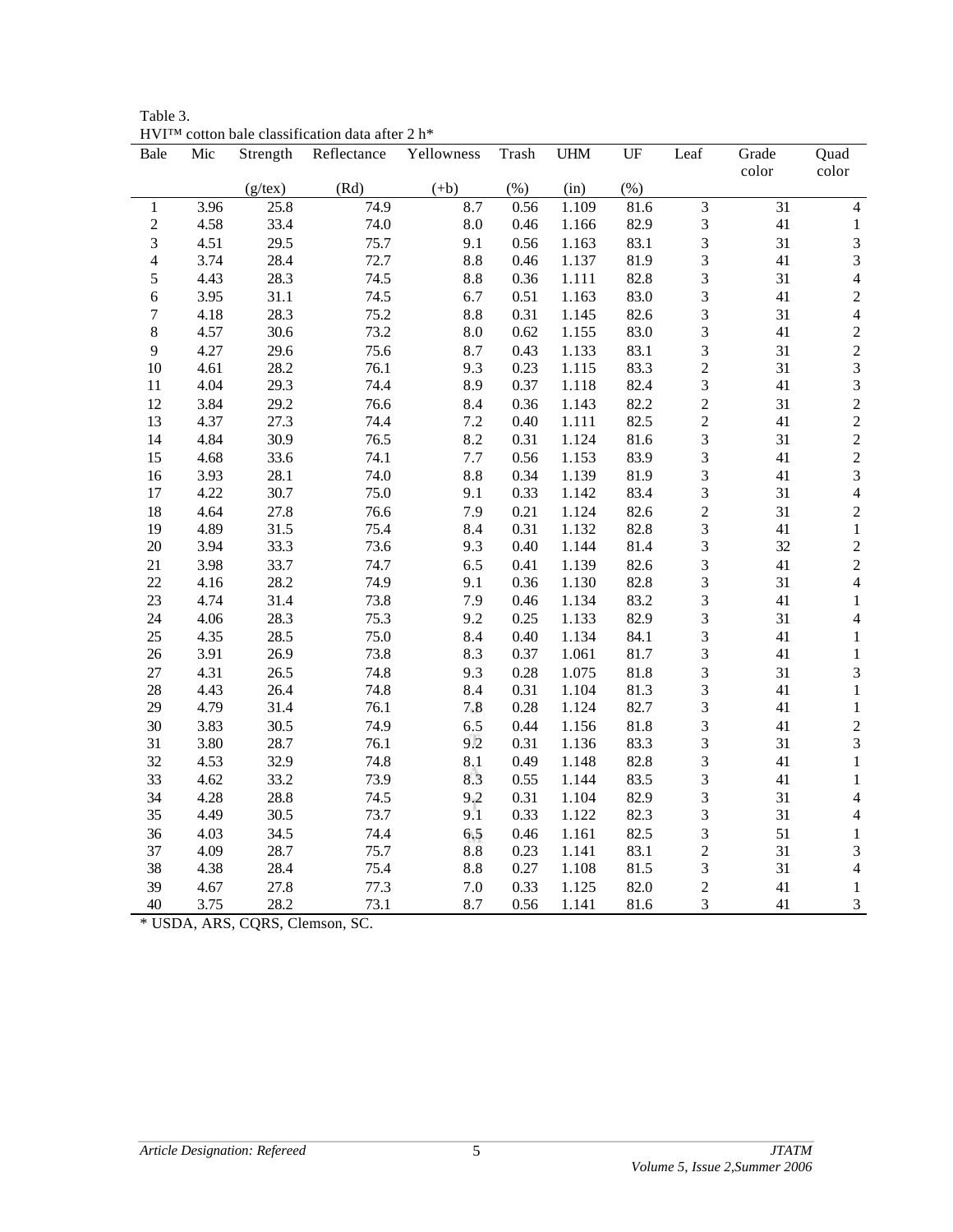| 11 V 1<br>Bale   | Mic   | Strength      | $\mathcal{L}$ onon baic chassification data arter $\pm$ if<br>Reflectance | Yellowness         | Trash    | <b>UHM</b> | UF      | Leaf                    | Grade           | Quad                                  |
|------------------|-------|---------------|---------------------------------------------------------------------------|--------------------|----------|------------|---------|-------------------------|-----------------|---------------------------------------|
|                  |       |               |                                                                           |                    |          |            |         |                         | color           | color                                 |
|                  |       | $(g$ /tex $)$ | (Rd)                                                                      | $(+b)$             | (% )     | (in)       | $(\% )$ |                         |                 |                                       |
| $\mathbf 1$      | 4.0   | 26.6          | $\overline{77}$                                                           | 8.6                | 0.28     | 1.15       | 82.8    | 3                       | $\overline{31}$ | $\mathbf{1}$                          |
| $\overline{c}$   | 4.6   | 36.0          | 76                                                                        | 8.4                | 0.24     | 1.16       | 84.6    | $\overline{\mathbf{4}}$ | 31              | $\overline{c}$                        |
| $\overline{3}$   | 4.6   | 33.2          | 81                                                                        | 8.2                | 0.26     | 1.15       | 83.5    | $\overline{\mathbf{4}}$ | 21              | $\,1$                                 |
| $\overline{4}$   | 3.7   | 29.5          | 75                                                                        | 8.2                | 0.36     | 1.13       | 82.3    | 3                       | 41              | $\,1$                                 |
| 5                | 4.4   | 29.2          | $77\,$                                                                    | 8.8                | 0.27     | 1.12       | 83.6    | $\overline{c}$          | 31              | $\,1$                                 |
| 6                | 3.9   | 33.0          | 77                                                                        | 6.2                | 0.37     | 1.21       | 83.7    | $\overline{\mathbf{4}}$ | 41              | $\overline{c}$                        |
| $\boldsymbol{7}$ | 4.2   | 29.3          | 78                                                                        | $8.8\,$            | 0.29     | 1.14       | 83.8    | 3                       | 31              | $\,1\,$                               |
| 8                | 4.6   | 33.8          | 76                                                                        | $7.7\,$            | 0.30     | 1.13       | 84.0    | 5                       | 41              | $\,1$                                 |
| 9                | 4.3   | 31.6          | 75                                                                        | 8.5                | 0.46     | 1.15       | 84.5    | 5                       | 41              | $\,1$                                 |
| 10               | 4.7   | 28.7          | 79                                                                        | 9.1                | $0.28\,$ | 1.13       | 83.3    | $\overline{\mathbf{3}}$ | 21              | $\,1$                                 |
| 11               | $4.0$ | 29.9          | 80                                                                        | 8.5                | 0.24     | 1.12       | 84.2    | $\overline{c}$          | 21              | $\,1$                                 |
| 12               | 4.0   | 29.9          | 80                                                                        | 7.9                | 0.26     | 1.15       | 84.3    | 3                       | 31              | $\,1$                                 |
| 13               | 4.5   | 27.4          | 75                                                                        | 6.9                | 0.24     | 1.12       | 82.7    | $\overline{\mathbf{3}}$ | 41              | $\overline{c}$                        |
| 14               | 4.9   | 30.9          | 79                                                                        | $\ \, 8.0$         | 0.26     | 1.14       | 82.9    | 3                       | 31              | $\,1\,$                               |
| 15               | 4.7   | 35.4          | 75                                                                        | $7.8\,$            | 0.32     | 1.16       | 84.7    | $\overline{\mathbf{4}}$ | 41              | $\,1$                                 |
| 16               | 3.8   | 29.7          | 78                                                                        | 8.0                | 0.32     | 1.14       | 82.8    | $\overline{4}$          | 31              | $\,1$                                 |
| 17               | 4.3   | 31.1          | 79                                                                        | 8.9                | 0.28     | 1.16       | 84.8    | $\overline{\mathbf{4}}$ | 21              | $\overline{c}$                        |
| 18               | 4.7   | 34.7          | 77                                                                        | 7.5                | 0.24     | 1.15       | 82.4    | 3                       | 41              | $\,1$                                 |
| 19               | 4.9   | 31.5          | 79                                                                        | 7.9                | 0.31     | 1.15       | 82.9    | 3                       | 31              | $\,1$                                 |
| $20\,$           | 3.9   | 30.4          | 77                                                                        | 8.7                | 0.34     | 1.16       | 84.1    | $\overline{\mathbf{4}}$ | 31              | $\,1$                                 |
| 21               | 4.0   | 33.0          | 76                                                                        | 6.5                | 0.32     | 1.19       | 84.1    | $\overline{\mathbf{4}}$ | 41              | $\overline{\mathbf{c}}$               |
| 22               | 4.0   | 30.2          | 76                                                                        | 8.6                | 0.27     | 1.13       | 84.0    | $\overline{\mathbf{c}}$ | 31              | $\begin{array}{c} 2 \\ 1 \end{array}$ |
| 23               | 4.6   | 34.0          | 74                                                                        | 7.7                | 0.24     | 1.14       | 84.5    | $\overline{4}$          | 41              |                                       |
| 24               | 4.1   | 29.3          | 76                                                                        | $8.8\,$            | 0.35     | 1.13       | 83.8    | 3                       | 31              | $\overline{\mathbf{3}}$               |
| 25               | 4.4   | 31.7          | 75                                                                        | 8.3                | 0.24     | 1.15       | 84.6    | $\overline{\mathbf{4}}$ | 41              | $\,1$                                 |
| 26               | 4.3   | 29.5          | 76                                                                        | 9.0                | 0.30     | 1.14       | 84.4    | $\overline{\mathbf{4}}$ | 31              | 3                                     |
| 27               | 4.2   | 29.4          | 77                                                                        | 9.0                | 0.29     | 1.15       | 83.7    | 3                       | 31              | $\overline{\mathbf{3}}$               |
| 28               | 4.4   | 26.6          | 77                                                                        | 8.4                | 0.22     | 1.10       | 81.1    | $\overline{\mathbf{3}}$ | 31              | $\overline{c}$                        |
| 29               | 4.9   | 32.9          | 81                                                                        | 7.4                | 0.20     | 1.15       | 82.5    | $\overline{c}$          | 31              | $\,1$                                 |
| 30               | 3.8   | 33.3          | $77\,$                                                                    | 6.2                | 0.28     | 1.18       | 83.5    | $\overline{c}$          | 41              | $\frac{2}{2}$                         |
| 31               | 3.8   | 29.9          | 79                                                                        | $8.5$ <sup>T</sup> | 0.30     | 1.14       | 84.0    | $\overline{4}$          | 21              |                                       |
| 32               | 4.6   | 34.5          | 79                                                                        | 7.5                | 0.32     | 1.15       | 83.5    | 5                       | 31              | $\,1$                                 |
| 33               | 4.7   | 35.0          | 77                                                                        | $7.7^{\mathbb{A}}$ | 0.26     | 1.14       | 83.8    | $\overline{\mathbf{4}}$ | 41              | $\,1$                                 |
| 34               | 4.3   | 28.9          | 75                                                                        | $9.0 -$            | 0.23     | 1.10       | 84.0    | 3                       | 31              | $\overline{4}$                        |
| 35               | 4.5   | 29.3          | 78                                                                        | 8.5                | 0.29     | 1.15       | 84.9    | 3                       | 31              | $\,1$                                 |
| 36               | 3.9   | 33.3          | 77                                                                        | 6.0                | 0.32     | 1.19       | 84.8    | 3                       | 41              | $\frac{2}{2}$                         |
| 37               | 3.9   | 30.4          | 76                                                                        | 8.7                | 0.20     | 1.16       | 84.5    | $\overline{c}$          | 31              |                                       |
| 38               | 4.5   | 28.4          | 78                                                                        | 8.4                | $0.28\,$ | 1.11       | 82.8    | 3                       | 31              | $\,1$                                 |
| 39               | 4.8   | 28.5          | 78                                                                        | $7.0\,$            | 0.24     | 1.14       | 84.1    | 3                       | 41              | $\,1$                                 |
| 40               | 3.7   | 28.1          | 74                                                                        | 8.5                | 0.35     | 1.13       | 82.8    | 4                       | 41              | $\mathfrak{Z}$                        |

Table 4.  $HVI^{TM}$  cotton bale classification data after 4 h<sup>\*</sup>

\* USDA, ARS, CQRS, Clemson, SC.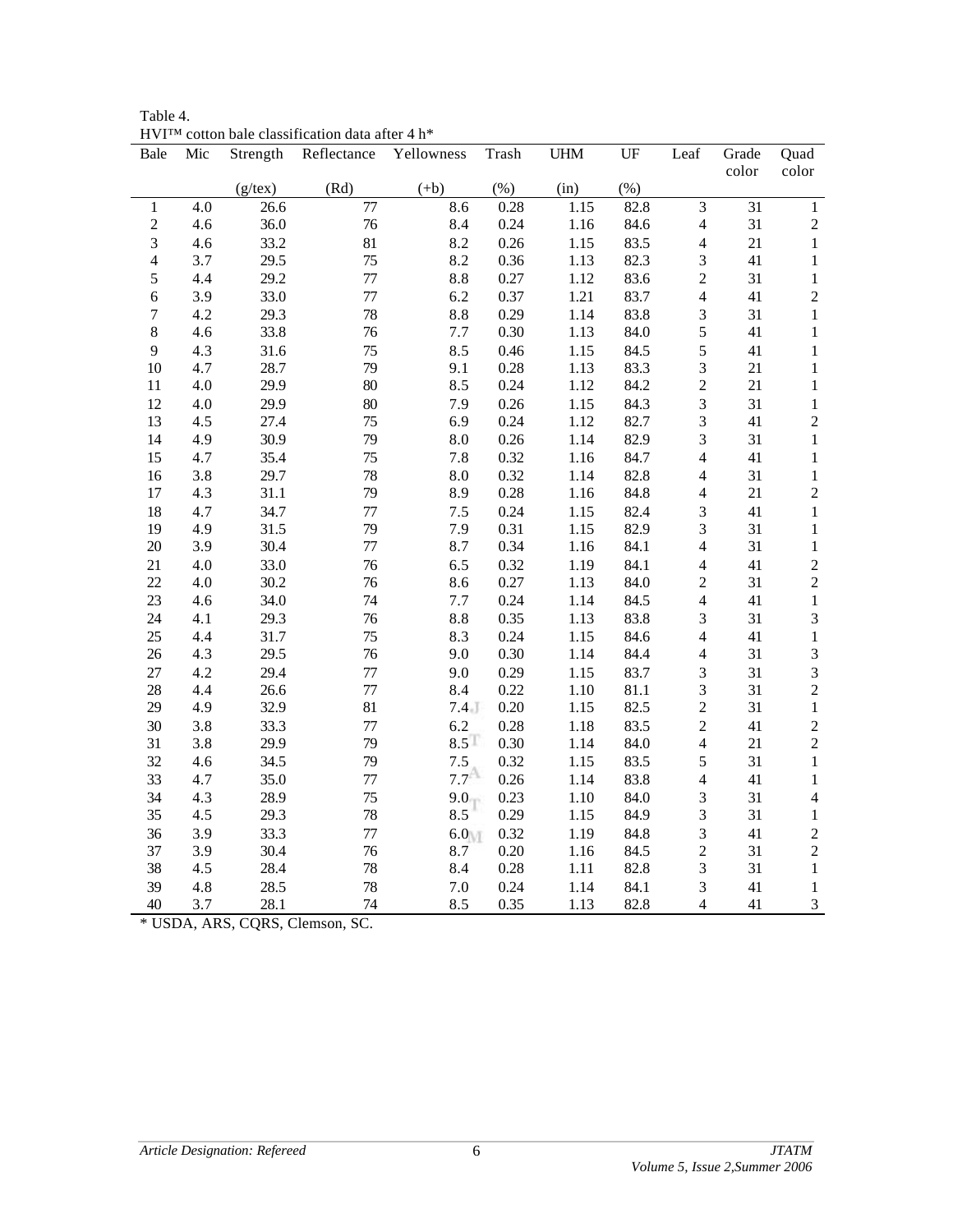## **Textile Processing**

A forty-bale laydown was analyzed from a local textile mill. This laydown contained cotton purchased according to their specifications (no greater than a 3 leaf grade). Initially, four samples were removed from the surface of all bales for HVI™ Trashmeter testing. Two hours later a 45 kg (100 lb) mat of cotton was removed from all bales with four samples per bale later removed from the mat's interior. Lastly after two hours another four samples were removed from the surface of the 40 bale laydown for HVI™ Trashmeter testing. A second set of official HVI™ fiber properties were determined on cotton samples removed after two h.

Cotton from the 40-bale laydown was removed for processing using a Truetzschler BDT 019 Top Feeder (American Truetzschler Inc., Charlotte, NC). All cotton was processed through the following sequence: Truetzschler LVSA condenser fan (American Truetzschler Inc., Charlotte, NC), Truetzschler MPM10 (ten cell mixer) (American Truetzschler Inc., Charlotte, NC), Truetzschler Maxi-Flo (American Truetzschler Inc., Charlotte, NC), Truetzschler CVT1 (American Truetzschler Inc., Charlotte, NC), Truetzschler Dustek (American Truetzschler Inc., Charlotte, NC), Truetzschler condenser fan (American Truetzschler Inc., Charlotte, NC), Truetzschler MPM4 mixer (4 cell mixer) (American Truetzschler Inc., Charlotte, NC), Truetzschler MS reserve (American Truetzschler Inc., Charlotte, NC), Truetzschler 803 card (American Truetzschler Inc., Charlotte, NC). Cotton was processed through the card to produce a 60-grain sliver at 64 kg/h (140 lb/h). Discharge point on Truetzschler MPM10 where blending first occurs and cotton sliver were cotton collection points for additional HVI™ Trashmeter te sting.

The HVI™ classification properties and mean Trashmeter data were statistically analyzed with the MEANS procedure in SAS to compute descriptive statistics for variables across all observations (SAS Institute Inc., 1985).

# **Results and Discussion**

Counting and sizing cotton trash by hand would be a very tedious, timeconsuming, and subjective process. Preliminary work with uniformly located trash shows that asymmetrical trash diverse in origin and color can be easily measured with the new Trashmeter software (Foulk et al., 2003). Results indicate that with new software the HVI™ 900A Trashmeter is able to estimate the size of each particle counted consequently creating a trash frequency distribution (Foulk et al., 2003). This preliminary work led to the use of this Trashmeter software with a known multibale laydown of narrow leaf grade.

Trash classification was performed using the new HVI™ Trashmeter software and referred to as  $1 \le 5$  pixels),  $2 \le 5 < 10$ pixels), 3 (>10<15 pixels), in 5 pixel increments until category 21 (>100<200 pixels), 22 (>200<300 pixels), 23 (>300<400 pixels), 24 (>400<500 pixels), and 25 (>500 pixels). Due to decreasing levels of trash, categories 21 and higher were sorted into 100 pixel bins rather than 5 pixel bins. Generated trash classification results were compiled for all bales during each sampling period. Data results demonstrated an exponential decay of trash particles with many small particles decreasing to a few large particles (see Figures 1-3). The visible exception for all 3 time periods occurs in category 21. This increase in total particles is present since it is the first enlarged particle category.

J

T A

T M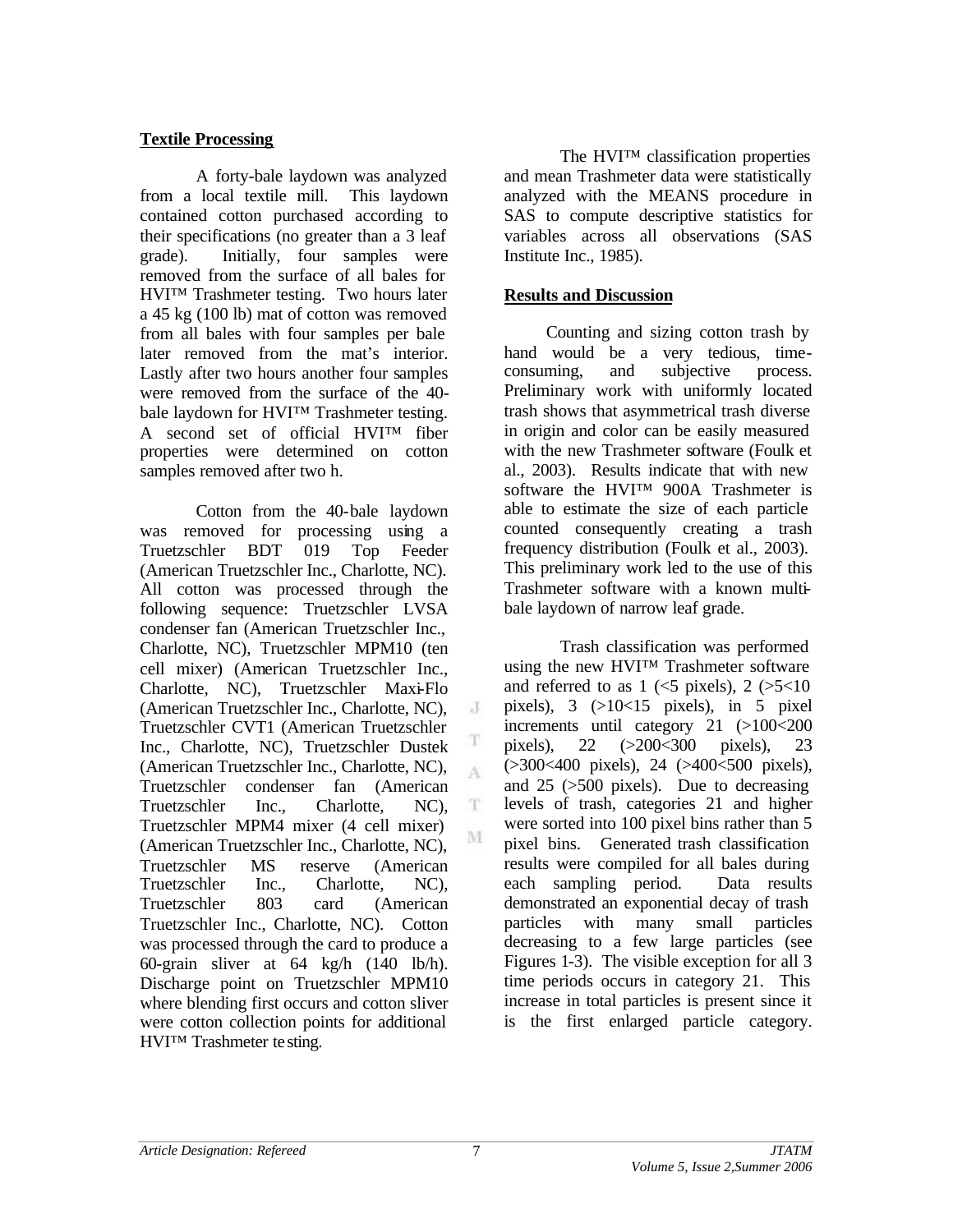

Figure 1. Exponential decay for all 40 bales illustrated with total number of particles in each trash category at time zero.



Figure 2. Exponential decay for all 40 bales illustrated with total number of particles in each trash category after 2h.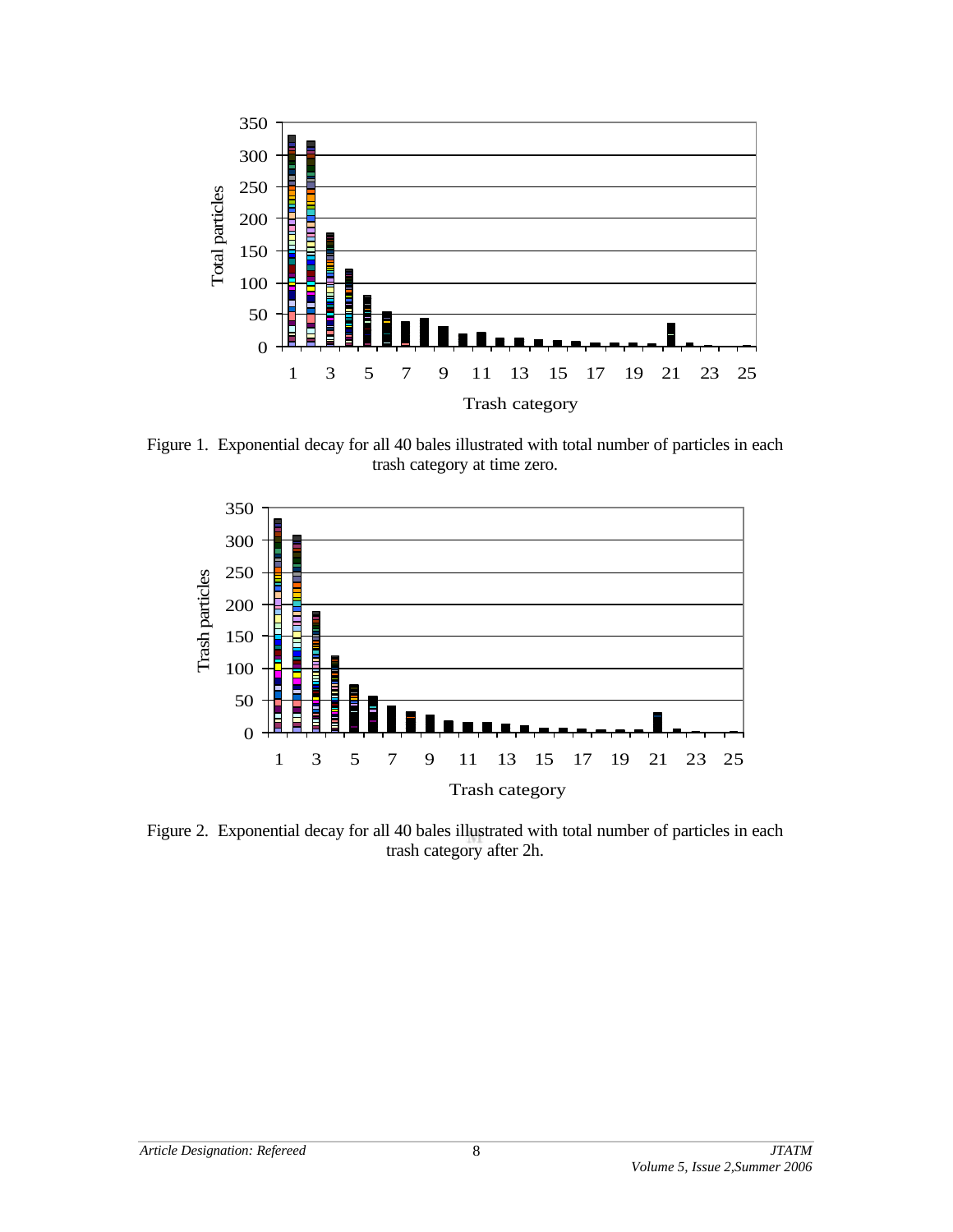

Figure 3. Exponential decay for all 40 bales illustrated with total number of particles in each trash category after 4h.

 $\cdot$ T

T

A m

M

Aware that trash particle size distributions were exponential, LIFEREG a standard SAS procedure for parametric survival analysis was used for bale assessment (SAS Institute Inc., 1985). To avoid increases in category 21, raw trash particle sizes, rather than trash classification results, within each bale in the laydown were compared using SAS LIFEREG. SAS LIFEREG is a procedure that fits parametric models to the trash particle size data and conducts a statistical test to determine whether the distributions are the same. Trash particle size distribution data were fitted to a Weibull model using Weibull regression. Cotton bales were the independent variable and trash particle size was the dependent variable. Analysis of raw trash histogram data (visibly the shape of survival data) involves two main functions that are interrelated: the hazard function and the survival function (Kleinbaum, 1997). The hazard function  $h(t)$  provides the instantaneous potential of an individual to undergo the event of interest given survival until time t (determines the shape of the distribution). The survival function S(t) gives the probability of survival for longer than time t (overall survival time). There exists a mathematical relationship between these two functions because a high probability of survival corresponds to a low probability of

undergoing the event of interest (Kleinbaum, 1997).

Results generated from LIFEREG determine equation coefficients and p-values for each bale. The p-values indicate which bales are different than the remainder of the bales that form the equation's baseline. Evaluating the laydown with the new Trashmeter software at time zero, demonstrated that bales 2, 6, 9, 10, 12, 14, 16, 24, 27, 30, 32, 36, and 38 were significantly different  $(P<0.05$  level) while at the (P<0.10 level) bales 3, 7, 20, 29, 31, and 37 were significantly different. Evaluating the laydown with the new Trashmeter software after 2 h, demonstrated that bales 2, 3, 7, 9, 16, 17, 19, 22, 23, 28, 29, 32, 33, 38, 39, and 40, were significantly different ( $P<0.05$  level) while at the ( $P<0.10$ ) level) bales 14, 15, and 26 were significantly different. Evaluating the laydown with the new Trashmeter software after 4 h, demonstrated that bales 2, 3, 7, 8, 9, 14, 16, 17, 27, and 38 were significantly different  $(P<0.05$  level) while at the  $(P<0.10$  level) bales 12, 29, 32, and 37 were significantly different. Within this 40-bale laydown, bales 2, 3, 7, 9, 14, 16, 29, 32, and 38 consistently appear to be different than the other bales. These results appear to demonstrate that there is a significant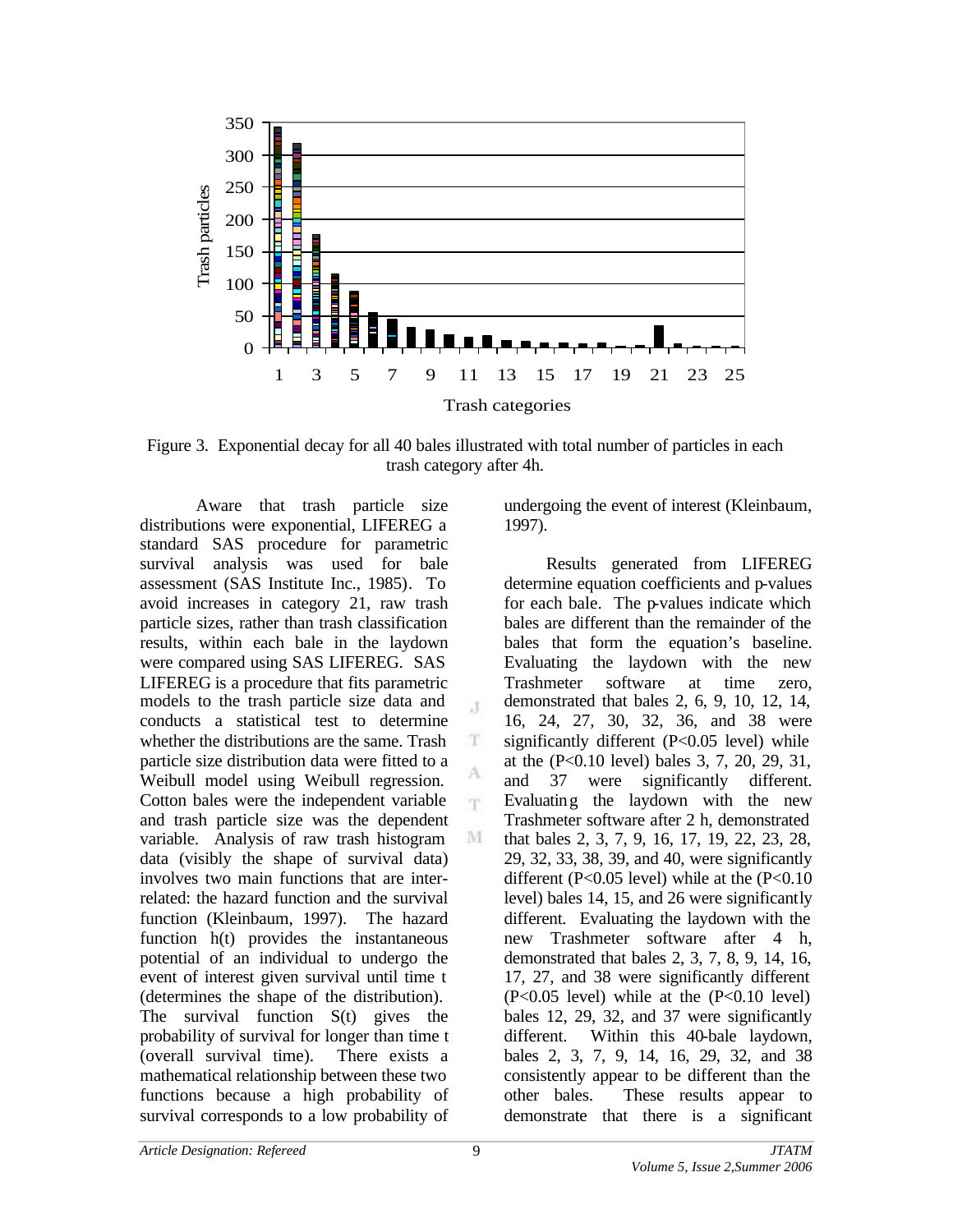difference in trash particle size distributions between the 40 cotton bales. All cotton bales were marketed to have an official leaf grade of 3. These results demonstrate that this leaf grade appears to cover a range of particle size distributions. Further evaluation of the 40-bale laydown over time demonstrated that there was no significant particle distribution difference (P<0.05 level) between sampling periods.

Summarizing the official HVI™ trash percent area and classer leaf properties demonstrated that the 40 bale laydown had a mean trash area of 0.35 % with a standard deviation 0.09 and a coefficient of variation of 24.72 (Table 5). Classer leaf had a leaf grade of 3.16 and a standard deviation of

0.54 and coefficient of variation of 17.02. Cotton quality properties measured at CQRS on a HVI™ produced comparable results (Table 6). The mean trash percent area was 0.35 % with a standard deviation of 0.10 and coefficient of variation of 28.92. HVI™ leaf at CQRS had a mean grade of 3.03 with a standard deviation of 0.59 and coefficient of variation of 19.55. Trashmeter software demonstrated that the mean size of trash in the laydown was 0.12 cm (0.048 in) which compared favorably with the mean size of the mixed cotton  $0.12$  cm  $(0.047 \text{ in})$ removed from the discharge point on the Truetzschler MPM10 (Table 7). As expected for cleaned and carded cotton, card sliver trash was much smaller with a mean size of 0.041 cm (0.016 in).

Table 5. Summary of Official HVI<sup>™</sup> cotton properties of 40 bale laydown  $*$ 

|                                                                                               | Mic  | Strength   |       | Reflect. Yellowness | Trash | UHM   | UF    | Classer | Color | Color    |
|-----------------------------------------------------------------------------------------------|------|------------|-------|---------------------|-------|-------|-------|---------|-------|----------|
|                                                                                               |      |            |       |                     |       |       |       | Leaf    | grade | quadrant |
|                                                                                               |      | $(g$ /tex) | (Rd   | $(+b)$              | (% )  | (in)  | (% )  |         |       |          |
| Mean                                                                                          | 4.36 | 30.17      | 75.49 | 8.00                | 0.35  | 1.13  | 82.54 | 3.16    | 36.38 | 1.96     |
| Standard deviation                                                                            | 0.32 | 2.01       | 1.04  | 0.84                | 0.09  | 0.016 | 0.71  | 0.54    | 5.02  | 1.00     |
| Coefficient of variation                                                                      | 7.44 | 6.68       | 1.38  | 10.43               | 24.72 | 1.44  | 0.86  | 17.02   | 13.79 | 50.92    |
| * Official HVIIM properties obtained at USDA AMS, Memphis TN from 2 separate locations within |      |            |       |                     |       |       |       |         |       |          |

 $\rm 100$  Difficial HVI<sup>™</sup> properties obtained at USDA, AMS, Memphis, TN from 2 separate locations within bales.

|  |  | Table 6. Summary of CQRS HVI™ cotton properties of 40 bale laydown * |
|--|--|----------------------------------------------------------------------|
|  |  |                                                                      |
|  |  |                                                                      |

|                          | Mic  | Strength   |       | Reflect. Yellowness | Trash UHM     |      | UF     | <b>HVI</b> | Color | Color    |
|--------------------------|------|------------|-------|---------------------|---------------|------|--------|------------|-------|----------|
|                          |      |            |       |                     |               |      |        | TM         | grade | quadrant |
|                          |      |            |       |                     |               |      |        | Leaf       |       |          |
|                          |      | $(g$ /tex) | (Rd)  | $(+b)$              | $\frac{1}{2}$ | (in) | $(\%)$ |            |       |          |
| Mean                     | 4.30 | 30.31      | 75.64 | 8.20                | 0.35          | 1.14 | 83.03  | 3.03       | 35.52 | 2.05     |
| Standard deviation       | 0.33 | 2.38       | 1.71  | 0.83                | 0.10          | 0.02 | 0.93   | 0.59       | 5.91  | 1.08     |
| Coefficient of variation | 7.77 | 7.86       | 2.25  | 10.18               | 28.92         | -99  | 1.12   | 19.55      | 16.64 | 52.85    |

\* HVI™ properties obtained at USDA, ARS, CQRS, Clemson, SC from 3 separate locations within bales. M

Table 7. Summary of HVI™ Trashmeter 40 bale laydown \*

| Table 7. Summary 01 IT VI <sup>-1</sup> Hashingter 40 bail laydown |           |          |       |          |             |             |
|--------------------------------------------------------------------|-----------|----------|-------|----------|-------------|-------------|
|                                                                    | 40 bale   | 40 bale  | Mix   | Mix      | Card sliver | Card sliver |
|                                                                    | Mean size | Sum area | Mean  | Sum area | Mean size   | Sum area    |
|                                                                    |           |          | size  |          |             |             |
|                                                                    | (1n)      | $\sin^2$ | (in)  | $(in^2)$ | (1n)        | $(in^2)$    |
| Mean                                                               | 0.048     | 0.052    | 0.047 | 0.052    | 0.016       | 0.0016      |
| Standard deviation                                                 | 0.021     | 0.013    | 0.020 | 0.013    | 0.011       | 0.00087     |
| Coefficient of variation                                           | 42.81     | 26.02    | 43.16 | 24.56    | 69.55       | 54.17       |
|                                                                    |           |          |       |          |             |             |

\* HVI™ Trashmeter results obtained at USDA, ARS, CQRS, Clemson, SC.

Bales of known and constant leaf grade appear to have different trash particle size distributions. Differences in trash particle size distributions exist between bales but they do not appear to vary with

time. These different trash particle size distributions may be able to provide additional information beyond classer based leaf grade. These preliminary results may allow textile mills to better understand the